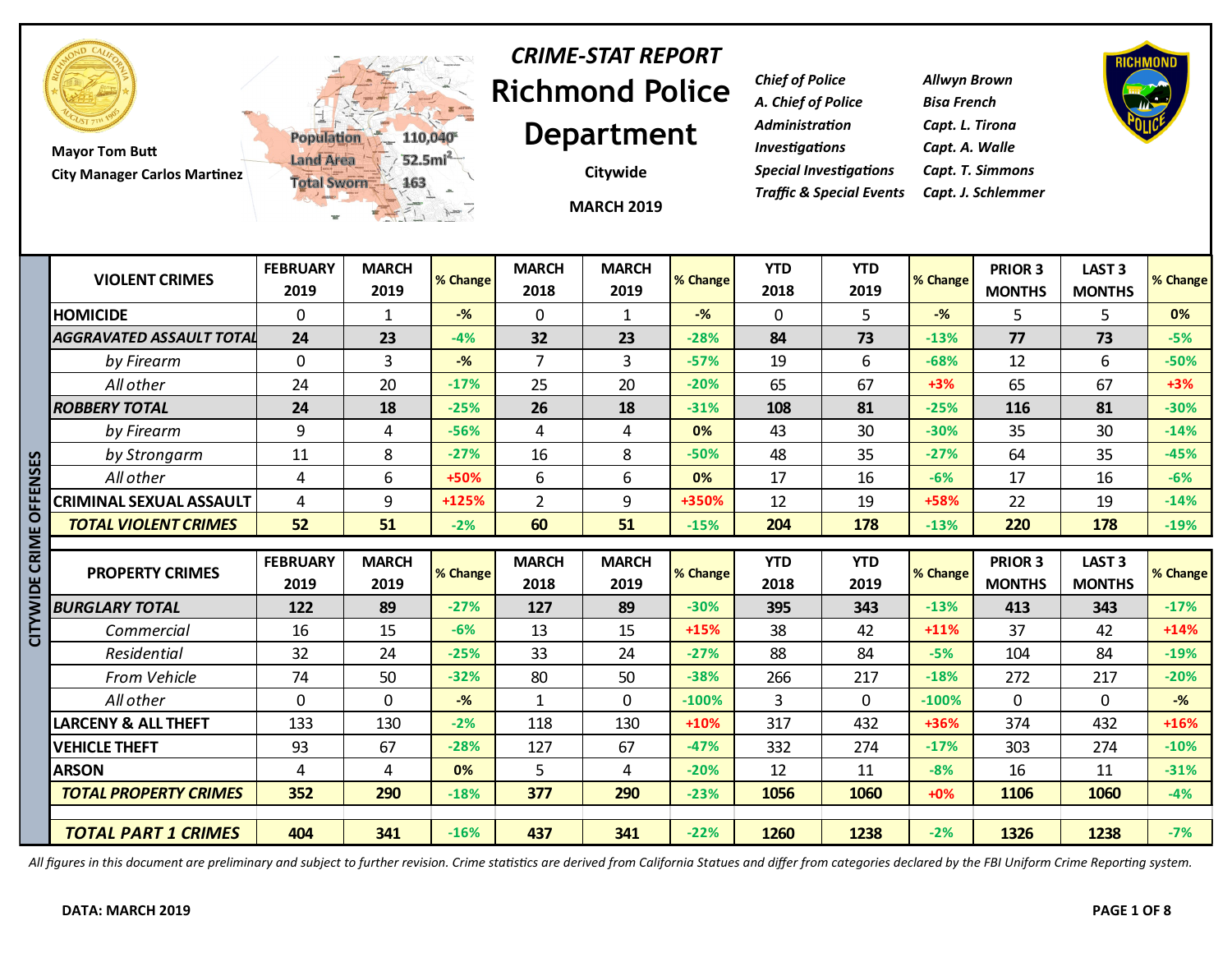

**Mayor Tom Butt City Manager Carlos Martinez**



## **Richmond Police Department** *CRIME-STAT REPORT*

**Citywide CFS REPORTS**

**MARCH 2019**

| Lt. T. Gray                          |
|--------------------------------------|
| Lt. M. Stonebraker                   |
| Traffic & Special Events Lt. F. Tan  |
| M. Schlemmer                         |
| K. Carzoli                           |
| <b>Information Technology</b> E. Tam |
|                                      |



|   | <b>CALLS FOR SERVICE</b>         | <b>FEBRUARY</b><br>2019 | <b>MARCH</b><br>2019 | % Change | <b>MARCH</b><br>2018 | <b>MARCH</b><br>2019 | % Change | <b>YTD</b><br>2018 | <b>YTD</b><br>2019 | % Change | <b>PRIOR 3</b><br><b>MONTHS</b> | LAST <sub>3</sub><br><b>MONTHS</b> | % Change |
|---|----------------------------------|-------------------------|----------------------|----------|----------------------|----------------------|----------|--------------------|--------------------|----------|---------------------------------|------------------------------------|----------|
|   | <b>ALL CALLS</b>                 | 9,738                   | 10,795               | $+11%$   | 7,668                | 10,795               | $+41%$   | 21,895             | 30,882             | $+41%$   | 24,061                          | 30,882                             | $+28%$   |
|   | Officer-Initiated                | 3,279                   | 3,798                | $+16%$   | 2,454                | 3,798                | $+55%$   | 7,163              | 10,171             | $+42%$   | 7,192                           | 10,171                             | $+41%$   |
|   | Traffic Stops                    | 1,255                   | 1,575                | $+25%$   | 927                  | 1,575                | +70%     | 2,755              | 4,206              | +53%     | 2,601                           | 4,206                              | $+62%$   |
|   | Pedestrian Stops                 | 141                     | 180                  | $+28%$   | 138                  | 180                  | +30%     | 415                | 464                | $+12%$   | 310                             | 464                                | +50%     |
|   | Community Engagements            | 627                     | 635                  | $+1%$    | 86                   | 635                  | +638%    | 132                | 1,653              | +1152%   | 704                             | 1,653                              | +135%    |
|   | <b>Security Checks</b>           | 269                     | 329                  | $+22%$   | 325                  | 329                  | $+1\%$   | 1,211              | 871                | $-28%$   | 1,018                           | 871                                | $-14%$   |
|   | <b>Shots Fired</b>               | 58                      | 76                   | $+31%$   | 80                   | 76                   | $-5%$    | 278                | 248                | $-11%$   | 262                             | 248                                | $-5%$    |
|   | Loitering & Prostitution         | 42                      | 54                   | $+29%$   | 50                   | 54                   | $+8%$    | 159                | 160                | $+1%$    | 232                             | 160                                | $-31%$   |
| ⋖ |                                  |                         |                      |          |                      |                      |          |                    |                    |          |                                 |                                    |          |
|   | <b>REPORTS</b>                   | <b>FEBRUARY</b><br>2019 | <b>MARCH</b><br>2019 | % Change | <b>MARCH</b><br>2018 | <b>MARCH</b><br>2019 | % Change | <b>YTD</b><br>2018 | <b>YTD</b><br>2019 | % Change | <b>PRIOR 3</b><br><b>MONTHS</b> | LAST <sub>3</sub><br><b>MONTHS</b> | % Change |
|   | <b>ARRESTS</b>                   | 196                     | 211                  | $+8%$    | 225                  | 211                  | $-6%$    | 600                | 641                | $+7%$    | 507                             | 641                                | $+26%$   |
|   | from Warrants                    | 63                      | 70                   | $+11%$   | 73                   | 70                   | $-4%$    | 195                | 211                | $+8%$    | 123                             | 211                                | $+72%$   |
|   | <b>Citation Reports</b>          | 568                     | 553                  | $-3%$    | 344                  | 553                  | $+61%$   | 1,366              | 1,704              | $+25%$   | 1,500                           | 1,704                              | $+14%$   |
|   | <b>Impound Reports</b>           | 351                     | 346                  | $-1%$    | 305                  | 346                  | $+13%$   | 816                | 1,024              | $+25%$   | 863                             | 1,024                              | +19%     |
|   | <b>Traffic Collision Reports</b> | 81                      | 40                   | $-51%$   | 152                  | 40                   | $-74%$   | 413                | 222                | $-46%$   | 370                             | 222                                | $-40%$   |
|   | <b>Field Contacts</b>            | 37                      | 26                   | $-30%$   | 46                   | 26                   | $-43%$   | 136                | 89                 | $-35%$   | 72                              | 89                                 | $+24%$   |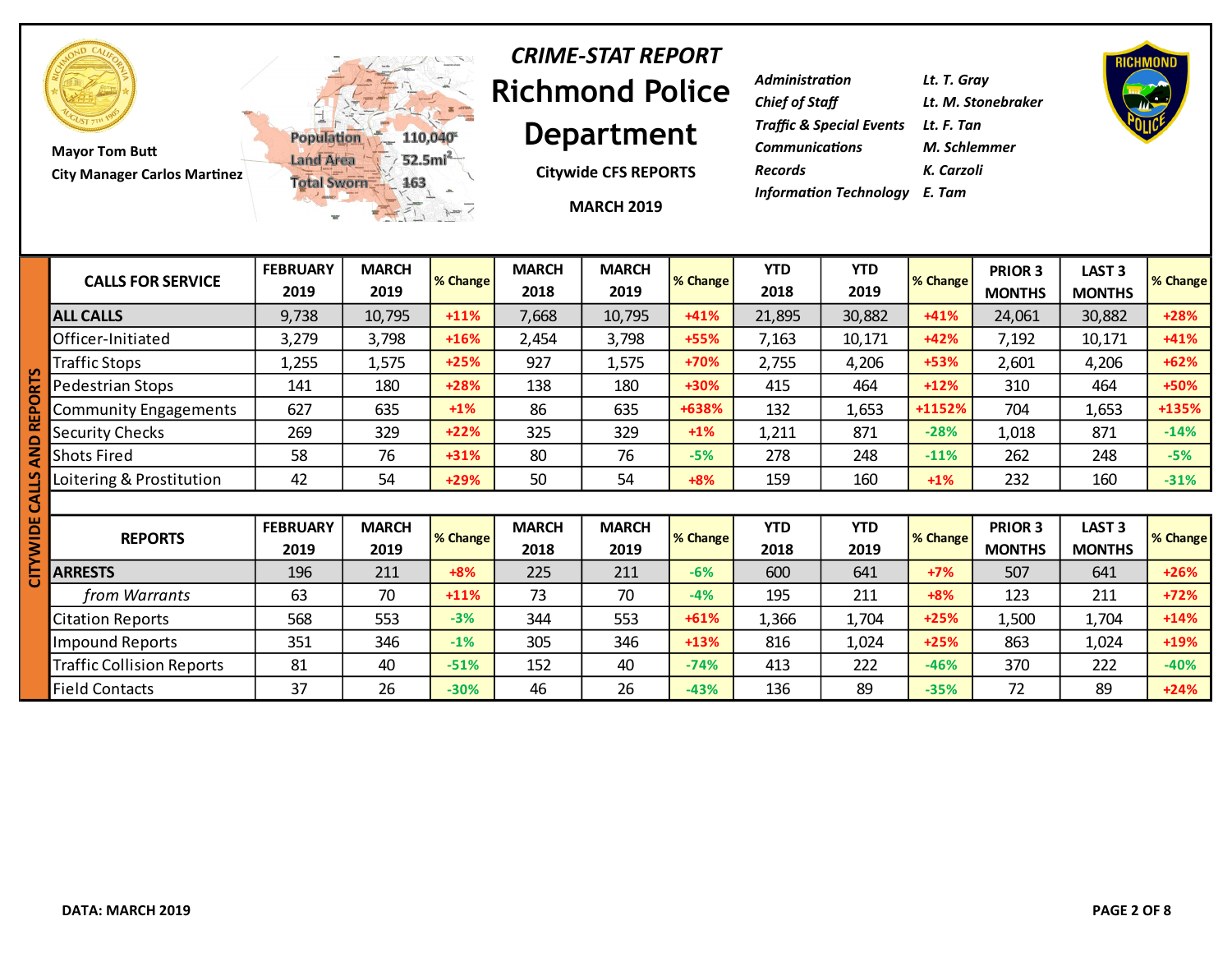

# **Richmond Police**  *CRIME-STAT REPORT*

**Department**

**YEAR OVER YEAR STATS**

**MARCH 2019**

| CIB                     | Lt. E. Barragan |
|-------------------------|-----------------|
| SIB                     | Lt. E. Smith    |
| <b>BRAVO Unit</b>       | Sgt. J. Lopez   |
| SRO Unit                | Sat. L. Parker  |
| PR&T                    | Sat. E. Loucas  |
| <b>Crime Prevention</b> | M. Milam        |
|                         |                 |

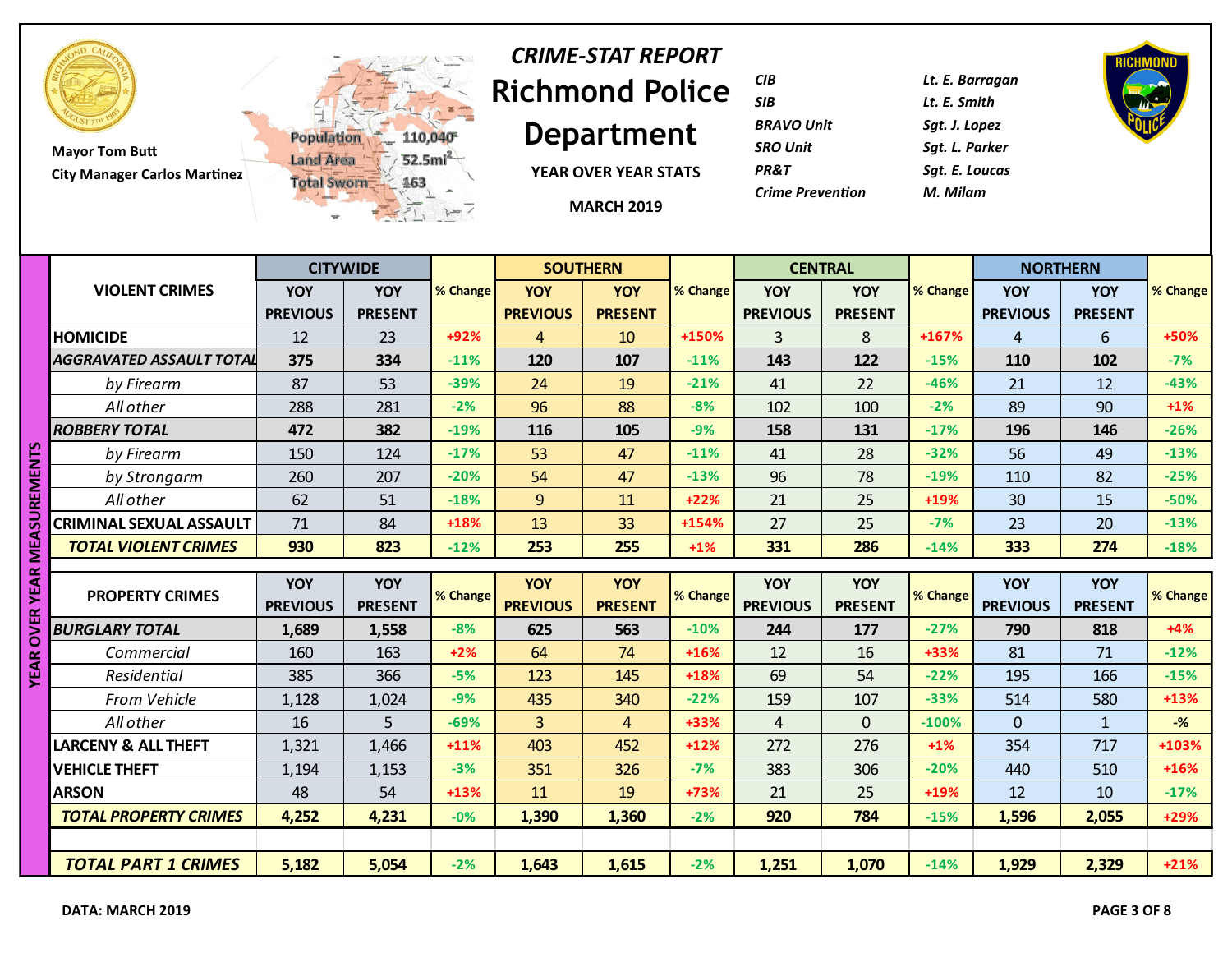

# **Richmond Police Department** *CRIME-STAT REPORT*

**Southern District CASES**

**MARCH 2019**



*Capt. T. Simmons Lt. B. Gard*

|              | <b>VIOLENT CRIMES</b>          | <b>FEBRUARY</b><br>2019 | <b>MARCH</b><br>2019 | % Change | <b>MARCH</b><br>2018 | <b>MARCH</b><br>2019 | % Change | <b>YTD</b><br>2018 | <b>YTD</b><br>2019 | % Change | PRIOR 3<br><b>MONTHS</b> | <b>LAST 3</b><br><b>MONTHS</b> | % Change       |
|--------------|--------------------------------|-------------------------|----------------------|----------|----------------------|----------------------|----------|--------------------|--------------------|----------|--------------------------|--------------------------------|----------------|
|              | <b>HOMICIDE</b>                | 0                       | $\mathbf 0$          | $-$ %    | $\mathbf 0$          | $\mathbf 0$          | $-$ %    | $\mathbf 0$        | 3                  | $-$ %    | $\overline{2}$           | 3                              | +50%           |
|              | AGGRAVATED ASSAULT TOTAL       | $\overline{7}$          | 3                    | $-57%$   | 9                    | 3                    | $-67%$   | 24                 | 24                 | 0%       | 27                       | 24                             | $-11%$         |
|              | by Firearm                     | 0                       | $\mathbf 0$          | $-%$     | $\overline{2}$       | 0                    | $-100%$  | 4                  | 3                  | $-25%$   | $\overline{4}$           | 3                              | $-25%$         |
|              | All other                      | 7                       | 3                    | $-57%$   | $\overline{7}$       | $\overline{3}$       | $-57%$   | 20                 | 21                 | $+5%$    | 23                       | 21                             | $-9%$          |
| m            | <b>ROBBERY TOTAL</b>           | 5                       | 5                    | 0%       | 8                    | 5                    | $-38%$   | 33                 | 25                 | $-24%$   | 37                       | 25                             | $-32%$         |
| Z<br>ব       | by Firearm                     | 3                       | $\mathbf{1}$         | $-67%$   | 3                    | $\mathbf{1}$         | $-67%$   | 15                 | 11                 | $-27%$   | 15                       | 11                             | $-27%$         |
| ᇎ            | by Strongarm                   | 1                       | $\overline{2}$       | +100%    | 4                    | $\overline{2}$       | $-50%$   | 16                 | 8                  | $-50%$   | 17                       | 8                              | $-53%$         |
|              | All other                      | 1                       | 2                    | +100%    | $\mathbf 1$          | 2                    | +100%    | 2                  | 6                  | +200%    | 5                        | 6                              | $+20%$         |
|              | <b>CRIMINAL SEXUAL ASSAULT</b> | 0                       | 4                    | $-%$     | $\mathbf 0$          | 4                    | $-$ %    | $\overline{2}$     | 8                  | +300%    | $\overline{7}$           | 8                              | $+14%$         |
|              | <b>TOTAL VIOLENT CRIMES</b>    | 12                      | 12                   | 0%       | 17                   | 12                   | $-29%$   | 59                 | 60                 | $+2%$    | 73                       | 60                             | $-18%$         |
| ರ            |                                |                         |                      |          |                      |                      |          |                    |                    |          |                          |                                |                |
|              |                                |                         |                      |          |                      |                      |          |                    |                    |          |                          |                                |                |
|              | <b>PROPERTY CRIMES</b>         | <b>FEBRUARY</b>         | <b>MARCH</b>         | % Change | <b>MARCH</b>         | <b>MARCH</b>         | % Change | <b>YTD</b>         | <b>YTD</b>         | % Change | <b>PRIOR 3</b>           | LAST <sub>3</sub>              | % Change       |
|              |                                | 2019                    | 2019                 |          | 2018                 | 2019                 |          | 2018               | 2019               |          | <b>MONTHS</b>            | <b>MONTHS</b>                  |                |
|              | <b>BURGLARY TOTAL</b>          | 46                      | 26                   | $-43%$   | 51                   | 26                   | $-49%$   | 153                | 137                | $-10%$   | 144                      | 137                            | $-5%$          |
|              | Commercial                     | $\overline{7}$          | 5                    | $-29%$   | 4                    | 5                    | $+25%$   | 10                 | 17                 | +70%     | 11                       | 17                             | +55%           |
| ER<br>또<br>Ξ | Residential                    | 13                      | 5                    | $-62%$   | 14                   | 5                    | $-64%$   | 36                 | 28                 | $-22%$   | 36                       | 28                             | $-22%$         |
| 2            | <b>From Vehicle</b>            | 26                      | 16                   | $-38%$   | 32                   | 16                   | $-50%$   | 104                | 92                 | $-12%$   | 97                       | 92                             | $-5%$          |
| Ū            | All other                      | 0                       | $\mathbf 0$          | $-$ %    | $\mathbf{1}$         | $\Omega$             | $-100%$  | $\overline{3}$     | $\mathbf 0$        | $-100%$  | $\mathbf 0$              | 0                              | $-\frac{9}{6}$ |
|              | <b>LARCENY &amp; ALL THEFT</b> | 38                      | 38                   | 0%       | 43                   | 38                   | $-12%$   | 111                | 115                | $+4%$    | 114                      | 115                            | $+1%$          |
|              | <b>VEHICLE THEFT</b>           | 23                      | 18                   | $-22%$   | 38                   | 18                   | $-53%$   | 101                | 66                 | $-35%$   | 77                       | 66                             | $-14%$         |
|              | <b>ARSON</b>                   | $\overline{2}$          | $\Omega$             | $-100%$  | $\overline{2}$       | $\Omega$             | $-100%$  | 3                  | 4                  | +33%     | 8                        | 4                              | $-50%$         |
|              | <b>TOTAL PROPERTY CRIMES</b>   | 109                     | 82                   | $-25%$   | 134                  | 82                   | $-39%$   | 368                | 322                | $-13%$   | 343                      | 322                            | $-6%$          |
|              | <b>TOTAL PART 1 CRIMES</b>     | 121                     | 94                   |          |                      | 94                   |          | 427                | 382                |          |                          |                                |                |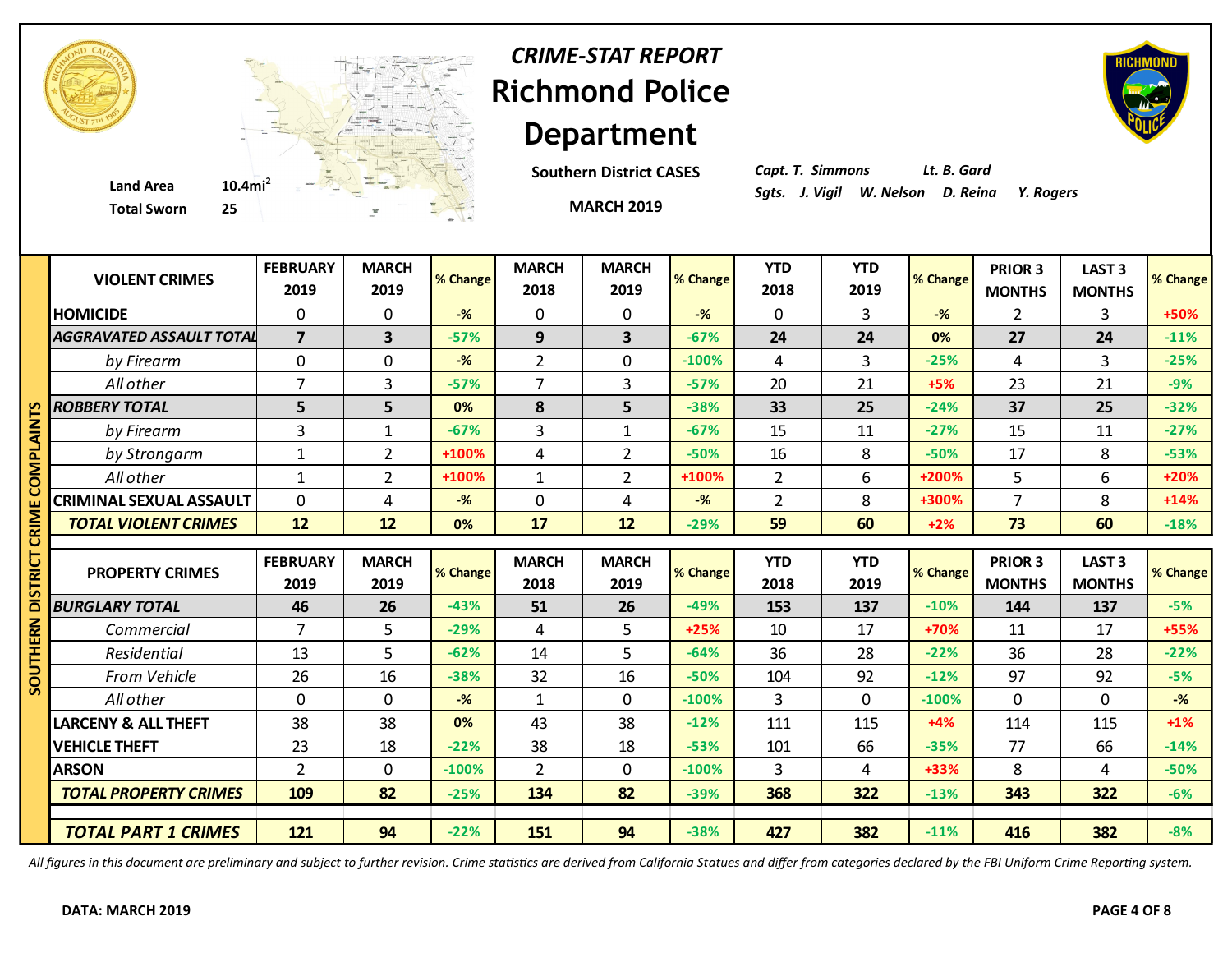

# **Richmond Police Department** *CRIME-STAT REPORT*

**Southern District CFS**

**MARCH 2019**

*Capt. T. Simmons Lt. B. Gard*

| <b>CALLS FOR SERVICE</b>         | <b>FEBRUARY</b><br>2019 | <b>MARCH</b><br>2019 | % Change | <b>MARCH</b><br>2018 | <b>MARCH</b><br>2019 | % Change        | <b>YTD</b><br>2018 | <b>YTD</b><br>2019 | % Change | <b>PRIOR 3</b><br><b>MONTHS</b> | LAST <sub>3</sub><br><b>MONTHS</b> | % Change |
|----------------------------------|-------------------------|----------------------|----------|----------------------|----------------------|-----------------|--------------------|--------------------|----------|---------------------------------|------------------------------------|----------|
| <b>ALL CALLS</b>                 | 3,323                   | 3,600                | $+8%$    | 2,336                | 3,600                | $+54%$          | 6,763              | 10,337             | +53%     | 7,105                           | 10,337                             | +45%     |
| Officer-Initiated                | 1,350                   | 1,464                | $+8%$    | 789                  | 1,464                | +86%            | 2,358              | 3,976              | +69%     | 2,188                           | 3,976                              | $+82%$   |
| <b>Traffic Stops</b>             | 444                     | 561                  | $+26%$   | 301                  | 561                  | +86%            | 917                | 1,473              | $+61%$   | 772                             | 1,473                              | +91%     |
| Pedestrian Stops                 | 42                      | 40                   | $-5%$    | 23                   | 40                   | $+74%$          | 88                 | 114                | +30%     | 57                              | 114                                | +100%    |
| <b>Community Engagements</b>     | 376                     | 343                  | $-9%$    | 39                   | 343                  | +779%           | 50                 | 907                | $+1714%$ | 243                             | 907                                | +273%    |
| <b>Security Checks</b>           | 93                      | 117                  | $+26%$   | 117                  | 117                  | 0%              | 454                | 300                | $-34%$   | 275                             | 300                                | $+9%$    |
| <b>Shots Fired</b>               | 16                      | 20                   | $+25%$   | 22                   | 20                   | $-9%$           | 81                 | 75                 | $-7%$    | 78                              | 75                                 | $-4%$    |
| Loitering & Prostitution         | 5                       | 7                    | +40%     | 8                    |                      | $-13%$          | 30                 | 23                 | $-23%$   | 40                              | 23                                 | $-43%$   |
|                                  |                         |                      |          |                      |                      |                 |                    |                    |          |                                 |                                    |          |
| <b>REPORTS</b>                   | <b>FEBRUARY</b><br>2019 | <b>MARCH</b><br>2019 | % Change | <b>MARCH</b><br>2018 | <b>MARCH</b><br>2019 | <b>% Change</b> | <b>YTD</b><br>2018 | <b>YTD</b><br>2019 | % Change | <b>PRIOR 3</b><br><b>MONTHS</b> | <b>LAST 3</b><br><b>MONTHS</b>     | % Change |
| <b>ARRESTS</b>                   | 77                      | 66                   | $-14%$   | 77                   | 66                   | $-14%$          | 116                | 161                | +39%     | 165                             | 227                                | +38%     |
| from Warrants                    | 23                      | 28                   | $+22%$   | 32                   | 28                   | $-13%$          | 42                 | 49                 | $+17%$   | 51                              | 77                                 | $+51%$   |
| <b>Citation Reports</b>          | 264                     | 206                  | $-22%$   | 128                  | 206                  | $+61%$          | 469                | 466                | $-1%$    | 486                             | 672                                | +38%     |
| <b>Impound Reports</b>           | 157                     | 132                  | $-16%$   | 99                   | 132                  | $+33%$          | 201                | 264                | $+31%$   | 317                             | 396                                | $+25%$   |
| <b>Traffic Collision Reports</b> | 24                      | 10                   | $-58%$   | 37                   | 10                   | $-73%$          | 67                 | 65                 | $-3%$    | 112                             | 75                                 | $-33%$   |
| <b>Field Contacts</b>            | 17                      | 9                    | $-47%$   | 37                   | 9                    | $-76%$          | 48                 | 34                 | $-29%$   | 34                              | 43                                 | $+26%$   |

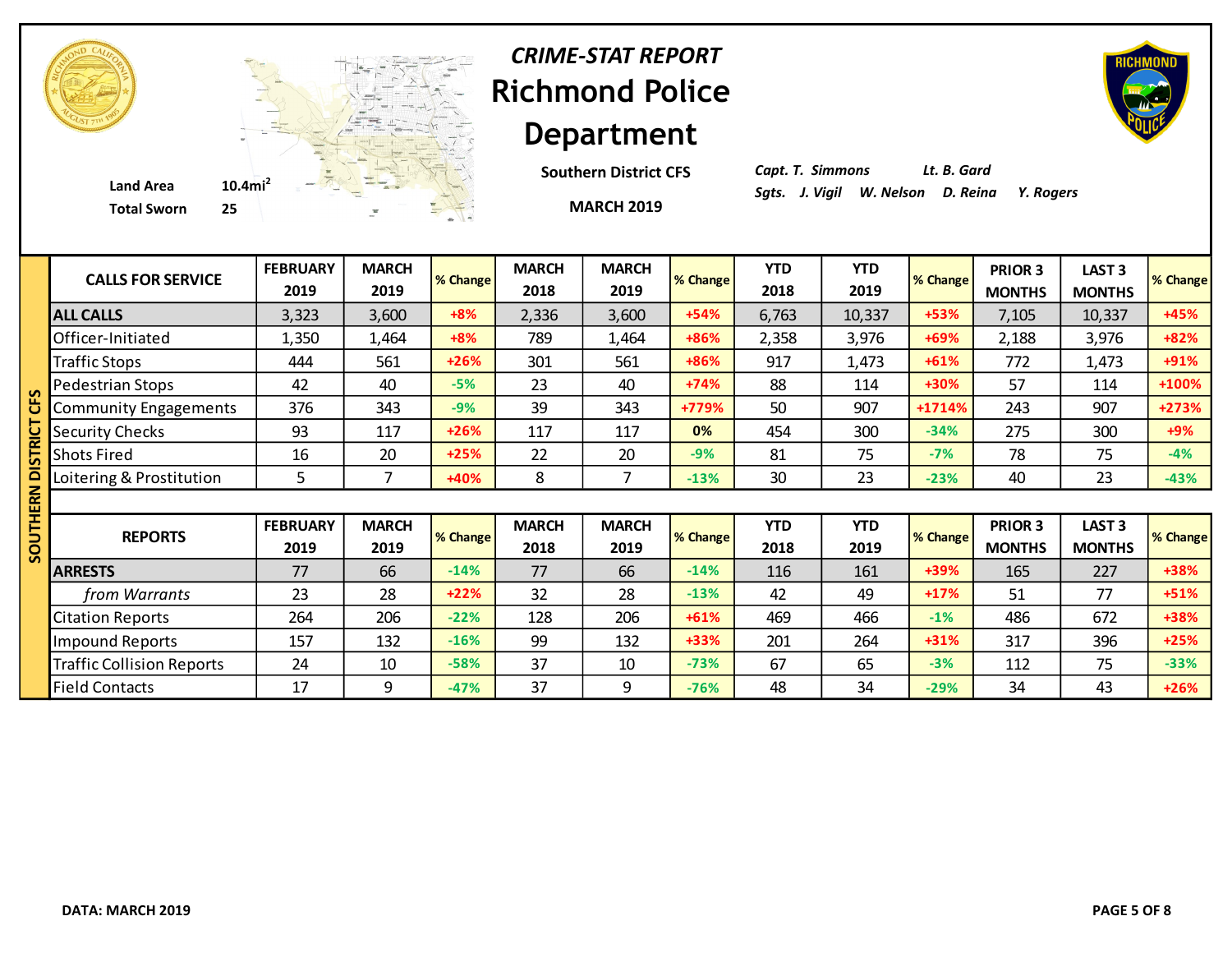| <b>CRIME-STAT RE</b> |
|----------------------|
| <b>Richmond Po</b>   |
| <b>Departme</b>      |
|                      |



#### *<u><b>Rice*</u> **Department** *CRIME-STAT REPORT*

**Central District CASES**

**MARCH 2019**

*Capt. J. Schlemmer Lt. T. Mollenbernd*

|               | <b>Total Sworn</b>                  | 25 A A A A REAL PROPERTY |                      |                  |                         | <b>MARCH 2019</b>    |                          |                    |                    |                |                          |                                |                |
|---------------|-------------------------------------|--------------------------|----------------------|------------------|-------------------------|----------------------|--------------------------|--------------------|--------------------|----------------|--------------------------|--------------------------------|----------------|
|               | <b>VIOLENT CRIMES</b>               | <b>FEBRUARY</b><br>2019  | <b>MARCH</b><br>2019 | % Change         | <b>MARCH</b><br>2018    | <b>MARCH</b><br>2019 | % Change                 | <b>YTD</b><br>2018 | <b>YTD</b><br>2019 | % Change       | PRIOR 3<br><b>MONTHS</b> | <b>LAST 3</b><br><b>MONTHS</b> | % Change       |
|               | <b>HOMICIDE</b>                     | $\mathbf 0$              | 1                    | $-%$             | 0                       | $\mathbf{1}$         | $-$ %                    | $\mathbf 0$        | $\mathbf{1}$       | $-$ %          | 1                        | $\mathbf{1}$                   | 0%             |
|               | <b>AGGRAVATED ASSAULT TOTAL</b>     | 11                       | 12                   | +9%              | 11                      | 12                   | $+9%$                    | 39                 | 29                 | $-26%$         | 26                       | 29                             | $+12%$         |
|               | by Firearm                          | $\mathbf{0}$             | $\mathbf{1}$         | $-$ %            | 3                       | $\mathbf{1}$         | $-67%$                   | 11                 | $\mathbf{1}$       | $-91%$         | 6                        | $\mathbf{1}$                   | $-83%$         |
|               | All other                           | 11                       | 11                   | 0%               | 8                       | 11                   | +38%                     | 28                 | 28                 | 0%             | 20                       | 28                             | +40%           |
|               | <b>ROBBERY TOTAL</b>                | 9                        | 8                    | $-11%$           | $\overline{\mathbf{4}}$ | 8                    | +100%                    | 24                 | 31                 | +29%           | 36                       | 31                             | $-14%$         |
|               | by Firearm                          | $\overline{2}$           | $\mathbf 0$          | $-100%$          | $\mathbf 0$             | $\mathbf 0$          | $-$ %                    | 9                  | 8                  | $-11%$         | 5                        | 8                              | +60%           |
| <b>PLAINT</b> | by Strongarm                        | 5                        | 5                    | 0%               | 3                       | 5                    | $+67%$                   | 11                 | 15                 | +36%           | 22                       | 15                             | $-32%$         |
| ≅             | All other                           | $\overline{2}$           | $\overline{3}$       | +50%             | $\mathbf{1}$            | $\overline{3}$       | +200%                    | 4                  | 8                  | +100%          | 9                        | 8                              | $-11%$         |
|               | <b>CRIMINAL SEXUAL ASSAULT</b>      | $\overline{2}$           | $\mathbf 0$          | $-100%$          | $\mathbf{1}$            | $\mathbf{0}$         | $-100%$                  | 4                  | 3                  | $-25%$         | $\overline{7}$           | 3                              | $-57%$         |
| ≅             | <b>TOTAL VIOLENT CRIMES</b>         | 22                       | 21                   | $-5%$            | 16                      | 21                   | $+31%$                   | 67                 | 64                 | $-4%$          | 70                       | 64                             | $-9%$          |
|               |                                     |                          |                      |                  |                         |                      |                          |                    |                    |                |                          |                                |                |
| ឨ             |                                     |                          |                      |                  |                         |                      |                          |                    |                    |                |                          |                                |                |
| 5             | <b>PROPERTY CRIMES</b>              | <b>FEBRUARY</b>          | <b>MARCH</b>         | % Change         | <b>MARCH</b>            | <b>MARCH</b>         | % Change                 | <b>YTD</b>         | <b>YTD</b>         | % Change       | <b>PRIOR 3</b>           | LAST <sub>3</sub>              |                |
|               |                                     | 2019                     | 2019                 |                  | 2018                    | 2019                 |                          | 2018               | 2019               | $-18%$         | <b>MONTHS</b>            | <b>MONTHS</b>                  |                |
|               | <b>BURGLARY TOTAL</b><br>Commercial | 21<br>$\overline{4}$     | 13<br>$\mathbf{1}$   | $-38%$<br>$-75%$ | 25<br>$\mathbf 0$       | 13                   | $-48%$<br>$-\frac{9}{6}$ | 60<br>5            | 49<br>6            | $+20%$         | 46<br>4                  | 49<br>6                        | $+7%$<br>+50%  |
|               | Residential                         | 5                        | 6                    | +20%             | 10                      | $\mathbf{1}$<br>6    | $-40%$                   | 16                 | 17                 | $+6%$          | 17                       | 17                             | 0%             |
| Ξ             | From Vehicle                        | 12                       | 6                    | $-50%$           | 15                      | 6                    | $-60%$                   | 39                 | 26                 | $-33%$         | 25                       | 26                             | $+4%$          |
|               | All other                           | $\mathbf 0$              | $\mathbf 0$          | $-$ %            | $\mathbf 0$             | $\mathbf{0}$         | $-\frac{9}{6}$           | $\mathbf 0$        | 0                  | $-\frac{9}{6}$ | $\mathbf 0$              | $\mathbf 0$                    | $-%$           |
|               | <b>LARCENY &amp; ALL THEFT</b>      | 23                       | 23                   | 0%               | 25                      | 23                   | $-8%$                    | 61                 | 80                 | $+31%$         | 80                       | 80                             | % Change<br>0% |
|               | <b>VEHICLE THEFT</b>                | 30                       | 23                   | $-23%$           | 45                      | 23                   | $-49%$                   | 129                | 87                 | $-33%$         | 53                       | 87                             | $+64%$         |
|               | <b>ARSON</b>                        | $\mathbf{1}$             | 3                    | $+200%$          | $\overline{2}$          | $\overline{3}$       | +50%                     | 5                  | 4                  | $-20%$         | 4                        | 4                              | 0%             |
|               | <b>TOTAL PROPERTY CRIMES</b>        | 75                       | 62                   | $-17%$           | 97                      | 62                   | $-36%$                   | 255                | 220                | $-14%$         | 183                      | 220                            | $+20%$         |

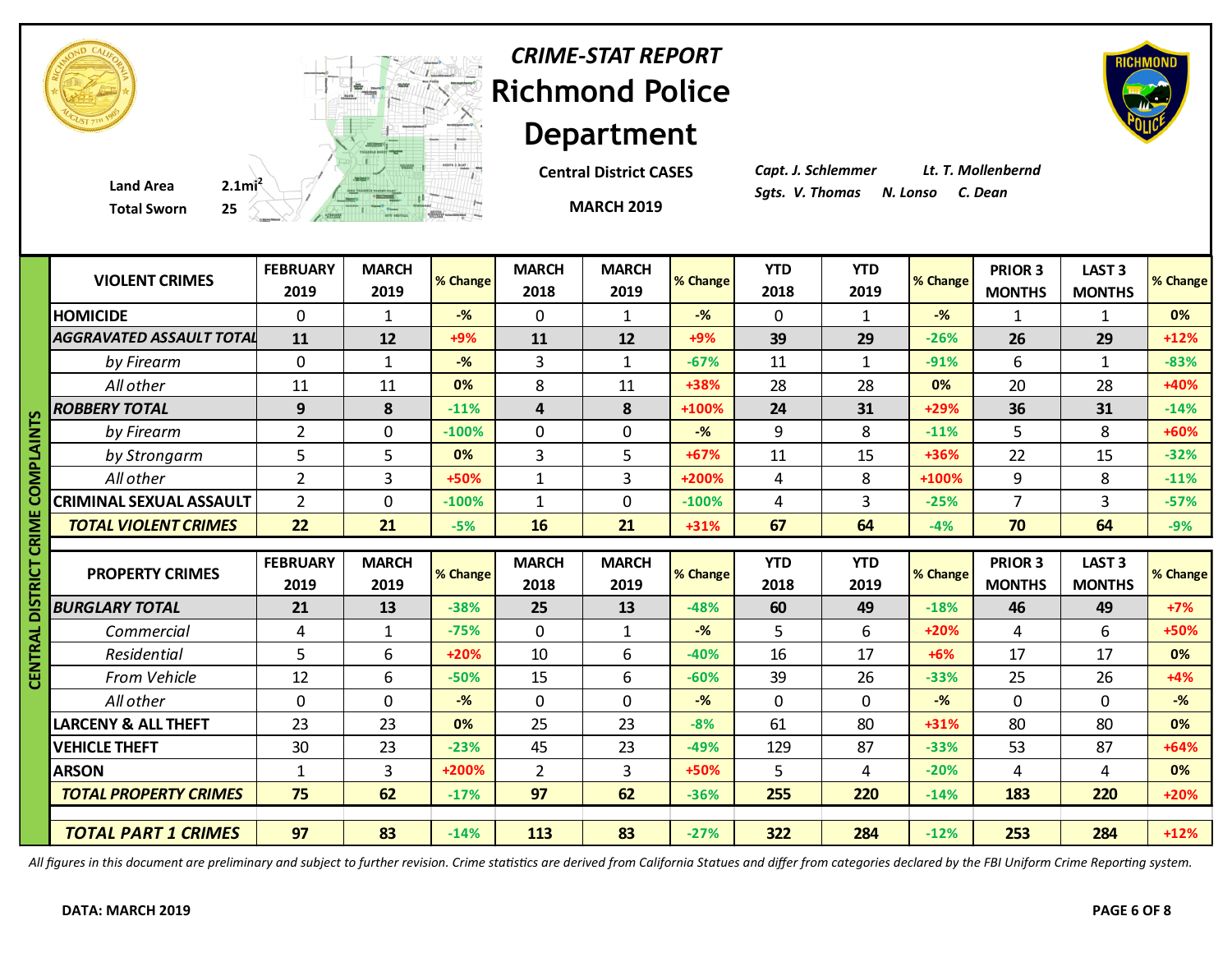|  | Depa  |
|--|-------|
|  |       |
|  |       |
|  | Centr |
|  |       |



### **Richmond Police Department** *CRIME-STAT REPORT*

**Cal District CFS** 

**MARCH 2019**

*Capt. J. Schlemmer Lt. T. Mollenbernd*

|    | <b>CALLS FOR SERVICE</b>         | <b>FEBRUARY</b><br>2019 | <b>MARCH</b><br>2019 | % Change | <b>MARCH</b><br>2018 | <b>MARCH</b><br>2019 | % Change | <b>YTD</b><br>2018 | <b>YTD</b><br>2019 | % Change | PRIOR 3<br><b>MONTHS</b> | LAST <sub>3</sub><br><b>MONTHS</b> | % Change       |
|----|----------------------------------|-------------------------|----------------------|----------|----------------------|----------------------|----------|--------------------|--------------------|----------|--------------------------|------------------------------------|----------------|
|    | <b>ALL CALLS</b>                 | 2,836                   | 3,265                | $+15%$   | 2,346                | 3,265                | +39%     | 6,346              | 9,004              | $+42%$   | 7,035                    | 9,004                              | $+28%$         |
|    | Officer-Initiated                | 1,090                   | 1,232                | $+13%$   | 715                  | 1,232                | $+72%$   | 1,929              | 3,236              | +68%     | 2,067                    | 3,236                              | $+57%$         |
|    | <b>Traffic Stops</b>             | 561                     | 623                  | $+11%$   | 379                  | 623                  | $+64%$   | 1,010              | 1,644              | $+63%$   | 1,105                    | 1,644                              | +49%           |
|    | Pedestrian Stops                 | 67                      | 85                   | $+27%$   | 77                   | 85                   | $+10%$   | 211                | 212                | $+0%$    | 185                      | 212                                | $+15%$         |
|    | <b>Community Engagements</b>     | 132                     | 131                  | $-1%$    | 16                   | 131                  | +719%    | 26                 | 357                | +1273%   | 266                      | 357                                | $+34%$         |
|    | <b>Security Checks</b>           | 48                      | 60                   | $+25%$   | 55                   | 60                   | $+9%$    | 249                | 159                | $-36%$   | 250                      | 159                                | $-36%$         |
|    | <b>Shots Fired</b>               | 26                      | 30                   | $+15%$   | 33                   | 30                   | $-9%$    | 116                | 107                | $-8%$    | 92                       | 107                                | $+16%$         |
|    | Loitering & Prostitution         | 14                      | 15                   | $+7%$    | 11                   | 15                   | +36%     | 34                 | 53                 | +56%     | 30                       | 53                                 | $+77%$         |
|    |                                  |                         |                      |          |                      |                      |          |                    |                    |          |                          |                                    |                |
|    |                                  |                         |                      |          |                      |                      |          |                    |                    |          |                          |                                    |                |
| ৱূ |                                  | <b>FEBRUARY</b>         | <b>MARCH</b>         |          | <b>MARCH</b>         | <b>MARCH</b>         |          | <b>YTD</b>         | <b>YTD</b>         |          | PREV <sub>3</sub>        | LAST <sub>3</sub>                  |                |
|    | <b>REPORTS</b>                   | 2019                    | 2019                 | % Change | 2018                 | 2019                 | % Change | 2018               | 2019               | % Change | <b>MONTHS</b>            | <b>MONTHS</b>                      |                |
|    | <b>ARRESTS</b>                   | 76                      | 88                   | $+16%$   | 76                   | 88                   | $+16%$   | 141                | 157                | $+11%$   | 204                      | 245                                | $+20%$         |
|    | from Warrants                    | 26                      | 27                   | $+4%$    | 25                   | 27                   | $+8%$    | 61                 | 56                 | $-8%$    | 56                       | 83                                 | +48%           |
|    | <b>Citation Reports</b>          | 161                     | 176                  | $+9%$    | 84                   | 176                  | +110%    | 218                | 377                | +73%     | 365                      | 553                                | $+52%$         |
|    | <b>Impound Reports</b>           | 107                     | 145                  | $+36%$   | 121                  | 145                  | $+20%$   | 183                | 214                | $+17%$   | 354                      | 359                                | $+1\%$         |
|    | <b>Traffic Collision Reports</b> | 29                      | 16                   | $-45%$   | 49                   | 16                   | $-67%$   | 79                 | 50                 | $-37%$   | 132                      | 66                                 | $-50%$         |
|    | <b>Field Contacts</b>            | 13                      | 8                    | $-38%$   | 6                    | 8                    | $+33%$   | 23                 | 17                 | $-26%$   | 25                       | 25                                 | % Change<br>0% |

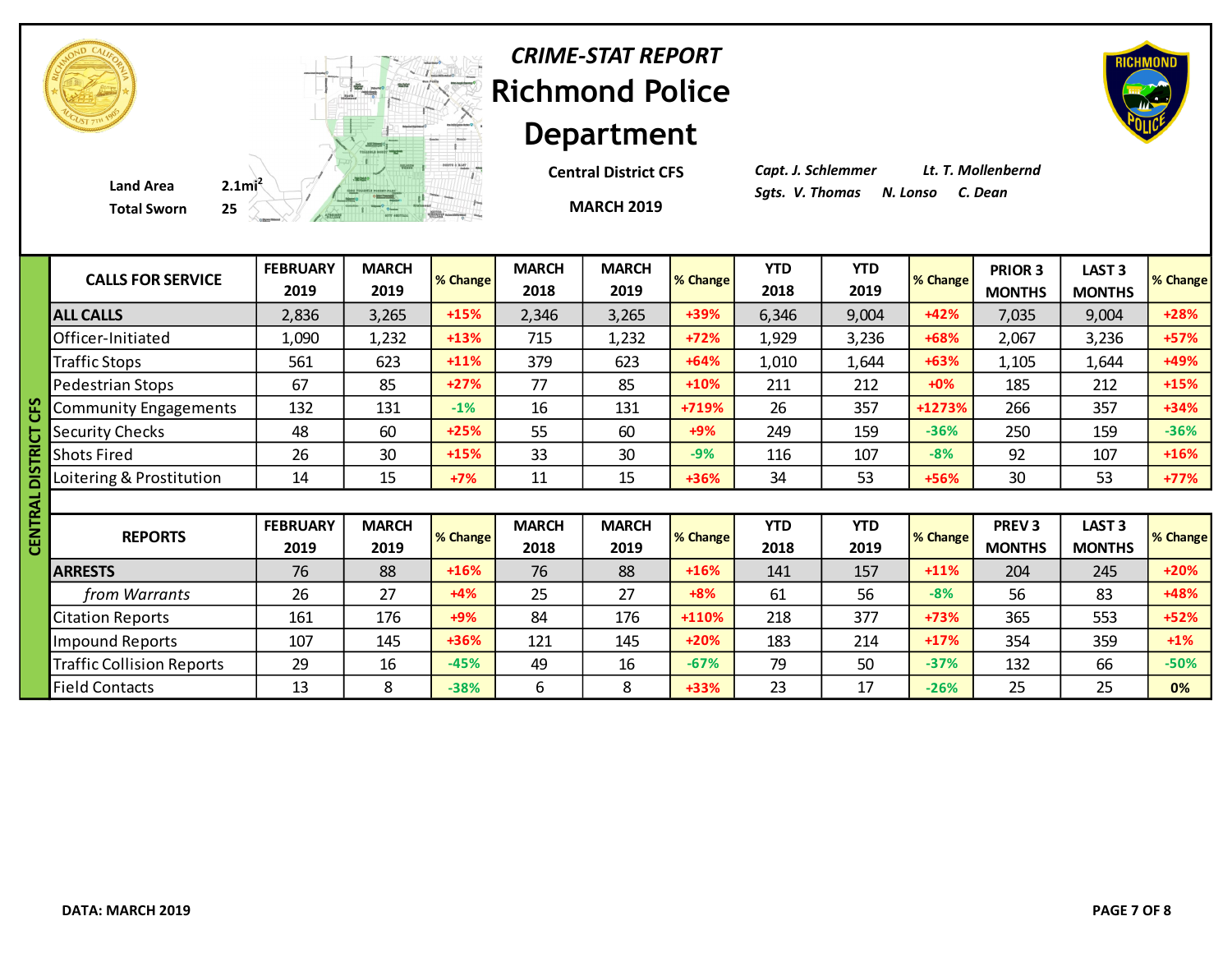



**Department Northern District CASES**

**MARCH 2019**

**Richmond Police** 

*CRIME-STAT REPORT*

*Capt. A. Walle Lt. S. Johanson*

|              | <b>VIOLENT CRIMES</b>           | <b>FEBRUARY</b><br>2019 | <b>MARCH</b><br>2019 | % Change | <b>MARCH</b><br>2018 | <b>MARCH</b><br>2019 | % Change       | <b>YTD</b><br>2018 | <b>YTD</b><br>2019 | % Change       | <b>PRIOR 3</b><br><b>MONTHS</b> | <b>LAST 3</b><br><b>MONTHS</b> | % Change       |
|--------------|---------------------------------|-------------------------|----------------------|----------|----------------------|----------------------|----------------|--------------------|--------------------|----------------|---------------------------------|--------------------------------|----------------|
|              | <b>HOMICIDE</b>                 | 0                       | $\mathbf{0}$         | $-$ %    | $\mathbf 0$          | $\Omega$             | $-$ %          | $\Omega$           | $\mathbf{1}$       | $-\frac{9}{6}$ | $\overline{2}$                  | $\mathbf{1}$                   | $-50%$         |
|              | <b>AGGRAVATED ASSAULT TOTAL</b> | 6                       | 8                    | +33%     | 12                   | 8                    | $-33%$         | 21                 | 20                 | $-5%$          | 24                              | 20                             | $-17%$         |
|              | by Firearm                      | 0                       | $\overline{2}$       | $-%$     | $\overline{2}$       | $\overline{2}$       | 0%             | 4                  | $\overline{2}$     | $-50%$         | $\overline{2}$                  | $\overline{2}$                 | 0%             |
|              | All other                       | 6                       | 6                    | 0%       | 10                   | 6                    | $-40%$         | 17                 | 18                 | $+6%$          | 22                              | 18                             | $-18%$         |
|              | <b>ROBBERY TOTAL</b>            | 10                      | 5                    | $-50%$   | 14                   | 5                    | $-64%$         | 51                 | 25                 | $-51%$         | 43                              | 25                             | $-42%$         |
| צן<br>ז      | by Firearm                      | 4                       | 3                    | $-25%$   | $\mathbf{1}$         | 3                    | +200%          | 19                 | 11                 | $-42%$         | 15                              | 11                             | $-27%$         |
|              | by Strongarm                    | 5                       | $\mathbf{1}$         | $-80%$   | 9                    | $\mathbf{1}$         | $-89%$         | 21                 | 12                 | $-43%$         | 25                              | 12                             | $-52%$         |
| n<br>NO      | All other                       | $\mathbf{1}$            | $\mathbf{1}$         | 0%       | $\overline{4}$       | $\mathbf{1}$         | $-75%$         | 11                 | $\overline{2}$     | $-82%$         | 3                               | $\overline{2}$                 | $-33%$         |
|              | <b>CRIMINAL SEXUAL ASSAULT</b>  | $\overline{2}$          | 3                    | +50%     | $\mathbf{1}$         | $\overline{3}$       | +200%          | 4                  | 6                  | +50%           | 8                               | 6                              | $-25%$         |
| <b>MIN</b>   | <b>TOTAL VIOLENT CRIMES</b>     | 18                      | 16                   | $-11%$   | 27                   | 16                   | $-41%$         | 76                 | 52                 | $-32%$         | 77                              | 52                             | $-32%$         |
|              |                                 |                         |                      |          |                      |                      |                |                    |                    |                |                                 |                                |                |
|              |                                 |                         |                      |          |                      |                      |                |                    |                    |                |                                 |                                |                |
|              |                                 | <b>FEBRUARY</b>         | <b>MARCH</b>         |          | <b>MARCH</b>         | <b>MARCH</b>         |                | <b>YTD</b>         | <b>YTD</b>         |                | PRIOR 3                         | LAST <sub>3</sub>              |                |
| <u>ה</u><br> | <b>PROPERTY CRIMES</b>          | 2019                    | 2019                 | % Change | 2018                 | 2019                 | % Change       | 2018               | 2019               | % Change       | <b>MONTHS</b>                   | <b>MONTHS</b>                  |                |
|              | <b>BURGLARY TOTAL</b>           | 58                      | 56                   | $-3%$    | 51                   | 56                   | $+10%$         | 182                | 157                | $-14%$         | 223                             | 157                            | $-30%$         |
|              | Commercial                      | 5                       | 8                    | +60%     | 9                    | 8                    | $-11%$         | 23                 | 17                 | $-26%$         | 22                              | 17                             | $-23%$         |
| ERN<br>Ξ     | Residential                     | 14                      | 13                   | $-7%$    | 9                    | 13                   | $+44%$         | 36                 | 38                 | $+6%$          | 51                              | 38                             | $-25%$         |
| ORT          | From Vehicle                    | 39                      | 35                   | $-10%$   | 33                   | 35                   | $+6%$          | 123                | 102                | $-17%$         | 150                             | 102                            | $-32%$         |
| Ž            | All other                       | 0                       | $\mathbf 0$          | $-$ %    | $\mathbf 0$          | $\mathbf 0$          | $-\frac{9}{6}$ | $\mathbf 0$        | $\mathbf 0$        | $-\frac{9}{6}$ | $\mathbf 0$                     | $\mathbf 0$                    | $-\frac{9}{6}$ |
|              | <b>LARCENY &amp; ALL THEFT</b>  | 70                      | 68                   | $-3%$    | 49                   | 68                   | +39%           | 144                | 223                | +55%           | 177                             | 223                            | $+26%$         |
|              | <b>VEHICLE THEFT</b>            | 40                      | 24                   | $-40%$   | 44                   | 24                   | $-45%$         | 100                | 119                | +19%           | 170                             | 119                            | $-30%$         |
|              | <b>ARSON</b>                    | 1                       | $\mathbf{1}$         | 0%       | $\mathbf{1}$         | 1                    | 0%             | 4                  | 3                  | $-25%$         | 4                               | 3                              | $-25%$         |
|              | <b>TOTAL PROPERTY CRIMES</b>    | 169                     | 149                  | $-12%$   | 145                  | 149                  | $+3%$          | 430                | 502                | $+17%$         | 574                             | 502                            | $-13%$         |
|              |                                 |                         |                      |          |                      |                      |                |                    |                    |                |                                 |                                | % Change       |